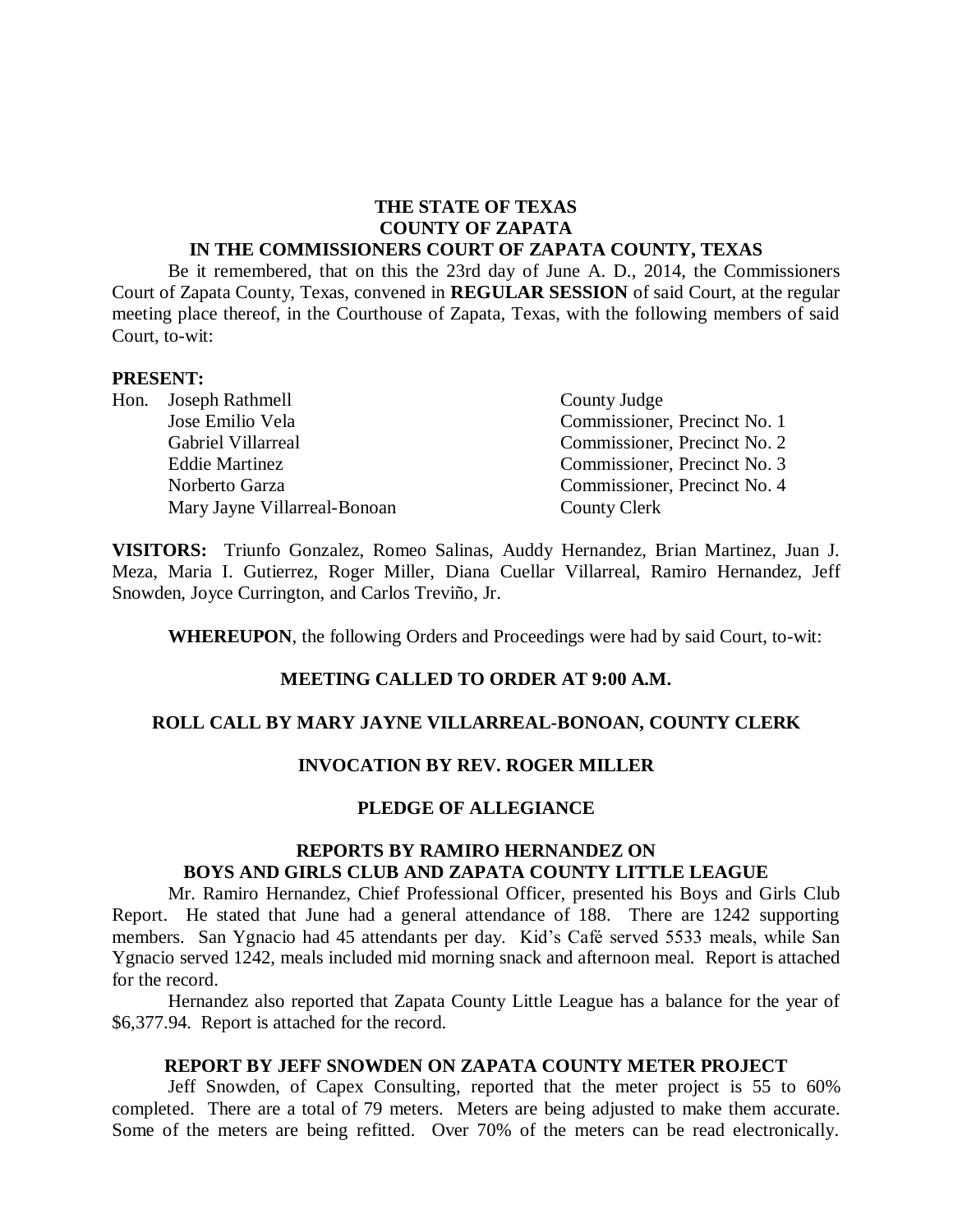Meters that are set on concrete will be changed out and reset for easier maintenance. All commercial meters will be replaced. Mr. Carlos Treviño, Water Plant Director, added that the new meters are very expensive; those who tamper with them should be prosecuted.

# **ORDER APPROVING MINUTES OF MAY 12, MAY 27 AND JUNE 5, 2014**

Motion was made by Commissioner Vela, seconded by Commissioner Garza, to approve the Minutes of May 12, May 27 and June 5, 2014 as presented by Mary Jayne Villarreal-Bonoan, County Clerk.

The above motion, being put to a vote, was approved by the affirmative vote of all members of the Court.

# **ORDER APPROVING INVOICES**

Motion was made by Commissioner Garza, seconded by Commissioner Villarreal, to approve invoices as presented by Triunfo Gonzalez, County Auditor. Commissioner Vela commented that several payments had been made to Constellation New Energy, Inc. Mr. Romeo Salinas, County Treasurer, stated that this was the new company providing electricity services to the county.

The above motion, being put to a vote, was approved by the affirmative vote of all members of the Court.

# **ORDER APPROVING CHECKS ISSUED**

Motion was made by Commissioner Martinez, seconded by Commissioner Garza, to approve checks issued as requested by Hon. Romeo Salinas, County Treasurer.

The above motion, being put to a vote, was approved by the affirmative vote of all members of the Court.

# **PRESENTATION BY PRIMERICA FINANCIAL SERVICES**

David and Katherine Reidenbach of Primerica Financial Services made a presentation to Commissioners Court. They stated that Primerica Financial Services is one of the largest organizations in America. Their mission is to help families. A representative will sit with the family and determine their needs. The organization offers various insurances and other financial needs. Services are one on one and are not payroll deducted, but rather on a personal basis. The program follows the employee. David and Katherine Reidenbach were informed by the Court that their services would cause a conflict with First Financial, the company that currently services Zapata County.

- 10. Presentation of "Building a Better Texan Award" to the Zapata County Commissioners Court as requested by Robert Valdez, Zapata County Extension Agent. (No one present for this item.)
- 11. Presentation of both travel and duties performed since December 2013 to present as requested by Robert Valdez, Zapata County Extension Agent. (No one present for this item.)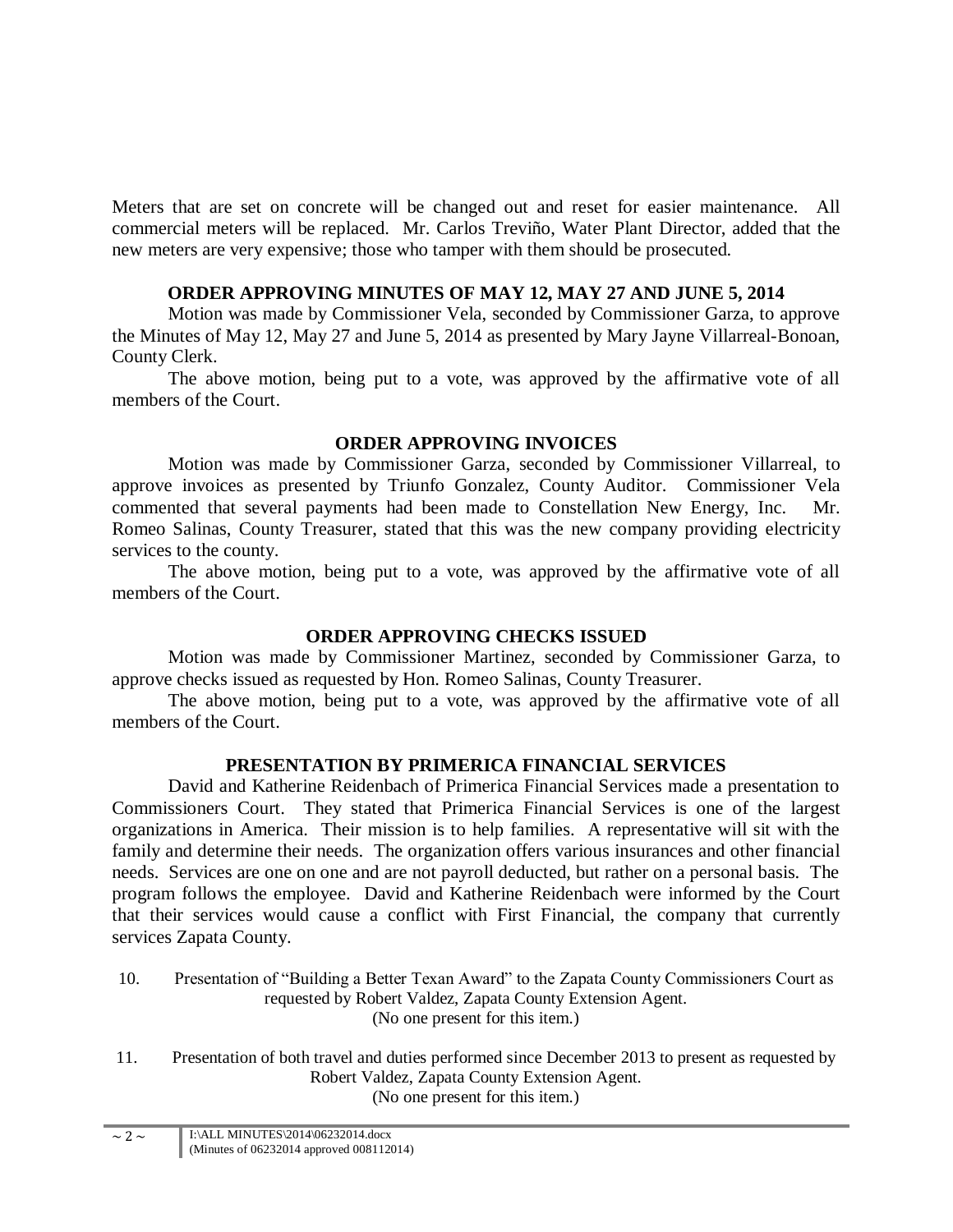# **ORDER APPROVING PAYMENT TO TEXAS A & M AGRILIFE EXTENSION SERVICE FOR BALANCE OF NEW COMPUTER**

Motion was made by Commissioner Villarreal, seconded by Commissioner Vela, to approve a payment of \$400.00 to Texas A & M Agrilife Extension Service for the remaining balance of the purchase of a new computer for the Extension Office as requested by Robert Valdez, Zapata County Extension Agent.

The above motion, being put to a vote, was approved by the affirmative vote of all members of the Court.

### **ORDER APPROVING LINE ITEM TRANSFER FROM TOBACCO FUND TO REPAIRS AND MAINTENANCE**

Motion was made by Commissioner Garza, seconded by Commissioner Martinez, to approve a line item transfer of \$10,000.00 for fuel filters to repair units, from Tobacco Fund to 10-543-457 Repairs and Maintenance as requested by Chief Juan J. Meza, Zapata County Fire Department.

The above motion, being put to a vote, was approved by the affirmative vote of all members of the Court.

# **ORDER APPROVING REMOVAL OF BRUSH FROM ZCISD PROPERTY NOT PLACED ON COUNTY RIGHT-OF-WAY**

Motion was made by Commissioner Martinez, seconded by Commissioner Villarreal, to approve the removal of brush from the ZCISD property that was not placed on county right-ofway as requested by Hon. Norberto Garza, Commissioner, Pct. 4.

The above motion, being put to a vote, was approved by the affirmative vote of all members of the Court.

### **THIS ITEM WAS HEARD IN EXECUTIVE SESSION**

15. Discussion and possible action to address employee compensation claim made while previously employed by the Zapata County Sheriff's Department as requested by Nellie Treviño, Personnel Director.

### **ORDER APPROVING INSTALLATION OF SPEED HUMP**

Motion was made by Commissioner Villarreal, seconded by Commissioner Martinez, to approve the installation of a speed hump between  $4<sup>th</sup>$  and  $7<sup>th</sup>$  Street as requested by Hon. Norberto Garza, Commissioner, Pct. 4.

### **ORDER APPROVING LINE ITEM TRANSFERS**

Motion was made by Commissioner Martinez, seconded by Commissioner Garza, to approve the following line item transfer:

|       | <b>Department</b>        | <b>Line Item</b> | Fund        | Amount     |
|-------|--------------------------|------------------|-------------|------------|
| From: | Zapata County Wastewater | $08-602-443$     | Electricity | \$2,500.00 |
| To:   | Zapata County Wastewater | $08-602-121$     | Over time   | \$2,500.00 |
|       |                          |                  |             |            |

in order to meet budget requirements as requested by Carlos Treviño, Jr., Water Plant Manager.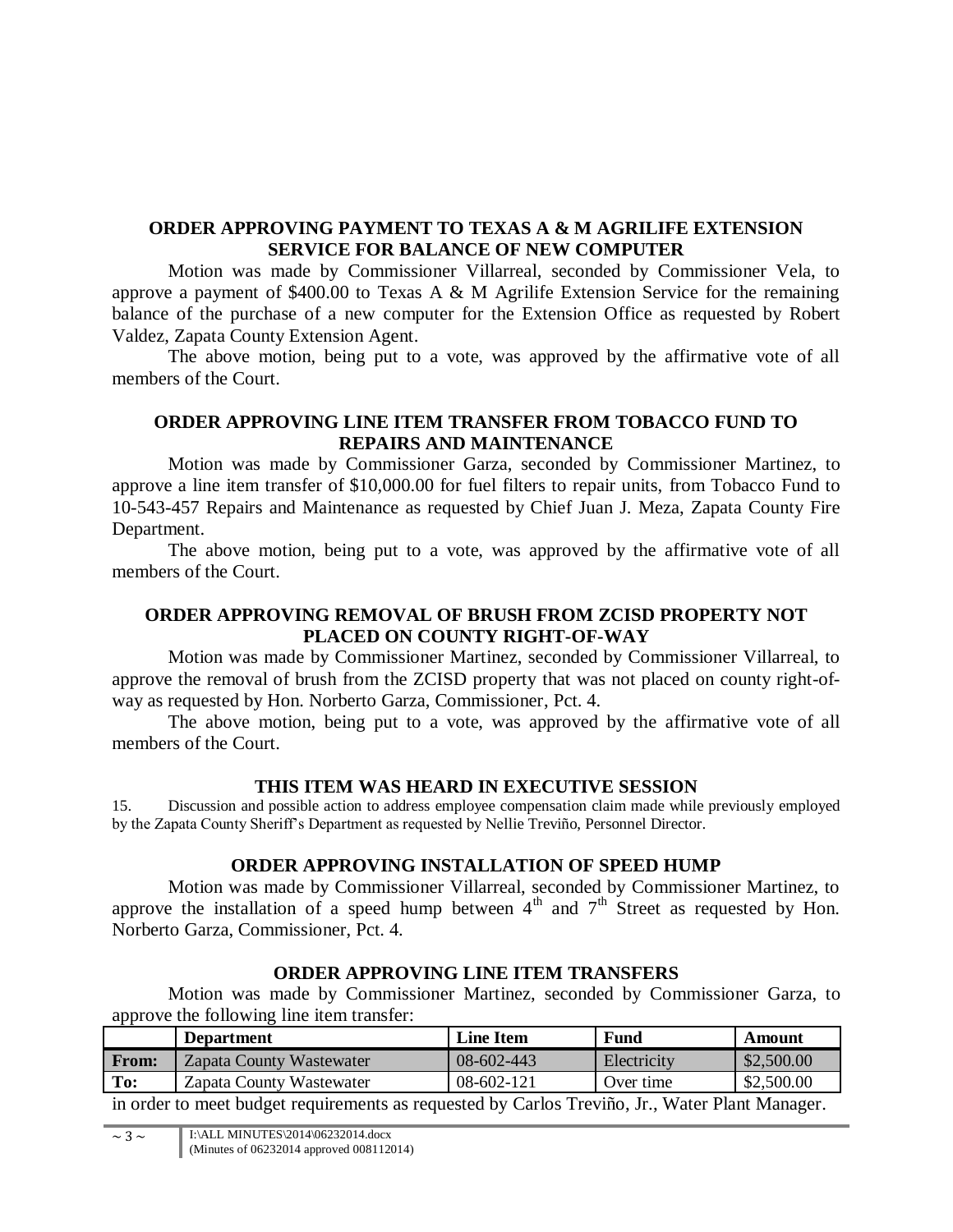The above motion, being put to a vote, was approved by the affirmative vote of all members of the Court.

Motion was made by Commissioner Martinez, seconded by Commissioner Garza, to approve the following line item transfer:

| - -          | <b>Department</b>               | <b>Line Item</b> | Fund                 | Amount     |
|--------------|---------------------------------|------------------|----------------------|------------|
| <b>From:</b> | 49 <sup>th</sup> District Court | 10-435-400       | Professional Serv.   | \$3,000.00 |
| To:          | 49 <sup>TH</sup> District Court | 10-435-403       | District Court (CPS) | \$3,000.00 |

in order to meet budget requirements as requested by Hon. Jose A. Lopez,  $49<sup>th</sup>$  District Judge. The above motion, being put to a vote, was approved by the affirmative vote of all members of the Court.

Motion was made by Commissioner Martinez, seconded by Commissioner Garza, to approve the following line item transfer:

|             | <b>Department</b>               | <b>Line Item</b> | <b>Fund</b>              | Amount     |
|-------------|---------------------------------|------------------|--------------------------|------------|
| <b>From</b> | Zapata County Museum of History | 10-668-482       | <b>Contract Services</b> | \$2,000.00 |
| To          | Zapata County Museum of History | 10-668-336       | Supplies and Services    | \$2,000.00 |

in order to meet budget requirements as requested by Hildegardo Flores, County Museum of History Director.

The above motion, being put to a vote, was approved by the affirmative vote of all members of the Court.

Motion was made by Commissioner Martinez, seconded by Commissioner Garza, to approve the following line item transfer:

|      | <b>Department</b> | <b>Line Item</b> | Fund                      | Amount      |
|------|-------------------|------------------|---------------------------|-------------|
| From | Non-Department    | 10-409-444       | Electricity               | \$64,000.00 |
| Tо   | Non-Department    | 10-409-705       | <b>Appraisal District</b> | \$64,000.00 |
|      |                   |                  |                           |             |

in order to meet budget requirements as requested by Triunfo Gonzalez, County Auditor.

The above motion, being put to a vote, was approved by the affirmative vote of all members of the Court.

Motion was made by Commissioner Martinez, seconded by Commissioner Garza, to approve the following line item transfer:

|             | <b>Department</b> | <b>Line Item</b> | Fund     | Amount     |
|-------------|-------------------|------------------|----------|------------|
| <b>From</b> | County Shop       | 15-621-427       | Travel   | \$1,500.00 |
| To          | County Shop       | 15-621-205       | Uniforms | \$1,500.00 |

in order to meet budget requirements as requested by Jose F. Mendoza, County Shop.

The above motion, being put to a vote, was approved by the affirmative vote of all members of the Court.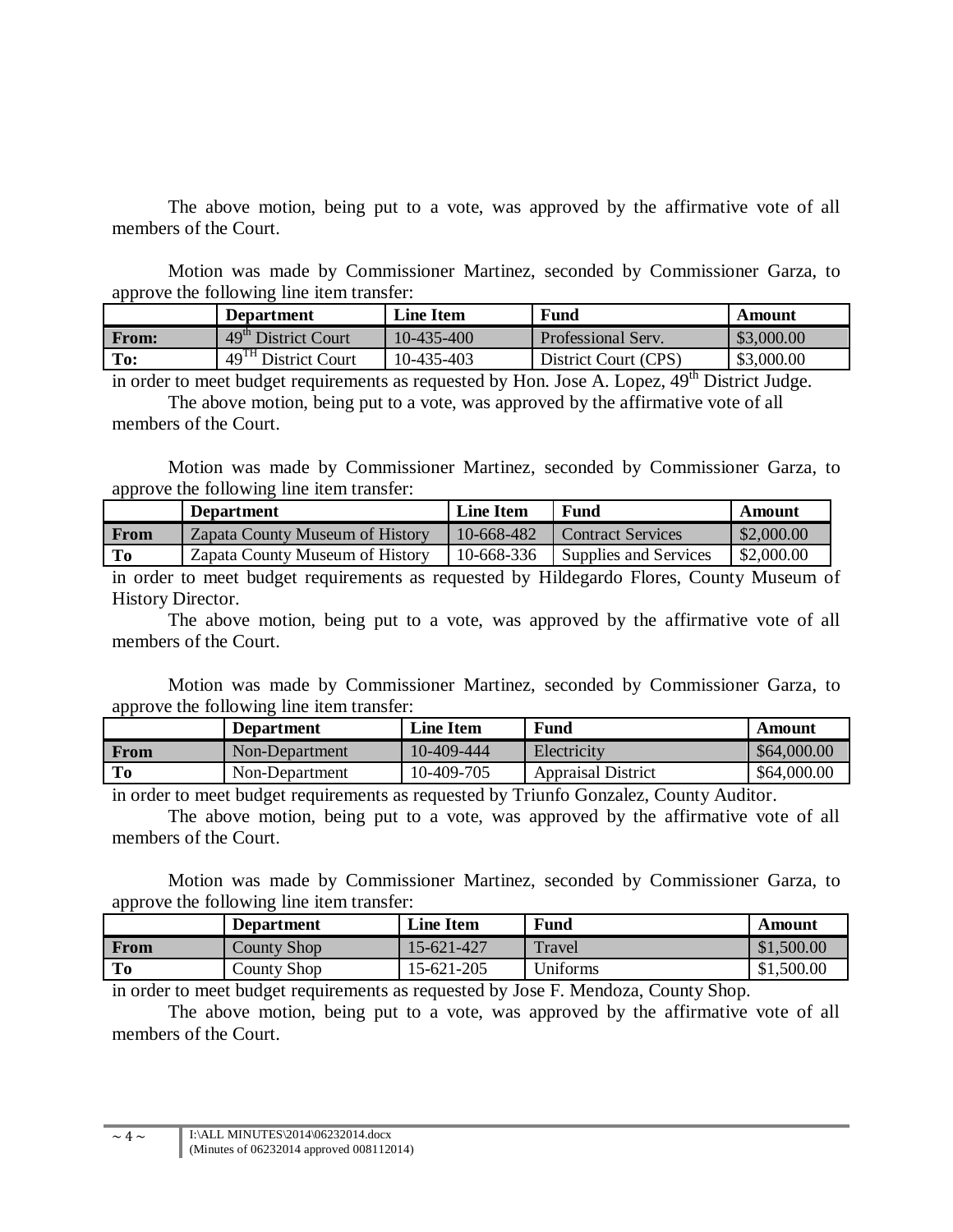## **ORDER TO TABLE RESOLUTION SUPPORTING PIPELINE SAFETY**

Motion was made by Commissioner Garza, seconded by Commissioner Martinez, to table request by Amada Garza, Surefind Pipeline Markers, regarding approval of resolution supporting pipeline safety.

The above motion, being put to a vote, was approved by the affirmative vote of all members of the Court.

## **MOTION WAS MADE BY COMMISSIONER GARZA, SECONDED BY COMMISSIONER MARTINEZ, TO ENTER INTO EXECUTIVE SESSION**

## **MOTION WAS MADE BY COMMISSIONER GARZA, SECONDED BY COMMISSIONER MARTINEZ, TO RETURN TO REGULAR SESSION**

### **NO ACTION WAS TAKEN ON THE FOLLOWING REQUEST BY NELLIE R. TREVIÑO, PERSONNEL DIRECTOR**

15/23. Discussion and possible action to address compensation claim made while previously employed by Zapata County Sheriff's Department as requested by Nellie Treviño, Personnel Director.

# **PRESENTATION OF "BUILD A BETTER TEXAS AWARD" TO ZAPATA COUNTY COMMISSIONERS' COURT**

Robert Valdez, Zapata County Extension Officer, presented the Court with the "Build a Better Texas Award."

# **PRESENTATION / REPORT OF TRAVEL AND DUTIES PERFORMED BY ROBERT VALDEZ, ZAPATA COUNTY EXTENSION AGENT**

Mr. Robert Valdez, Zapata County Extension Agent, reported on travel and duties performed since December 2013 to present date. He stated that the first year is mostly training and working on programs for the children and getting acquainted with the families. He is looking forward to implementing the 4-H Club and helping students with their livestock. He is looking forward to organizing workshops and other activities such as roping, shooting events and archery.

# **ADJOURN**

Motion to adjourn was made by Commissioner Garza, seconded by Commissioner Martinez, and being put to a vote, was approved by the affirmative vote of all members of the Court.